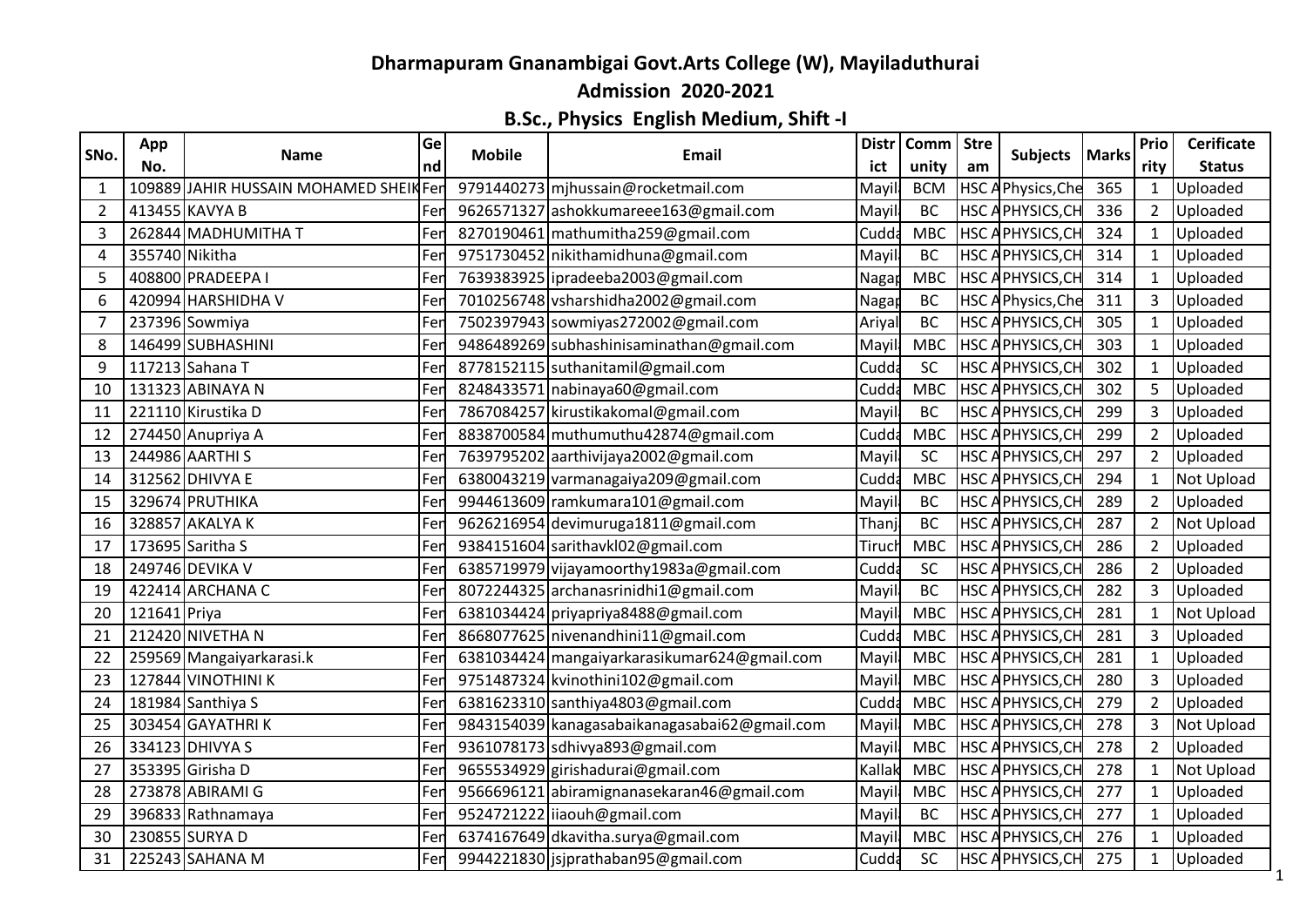|      | App            |                         | Ge  |               | Email                                                  | <b>Distr</b><br>Comm   Stre |            | Subjects |                         |              | Prio           | <b>Cerificate</b> |
|------|----------------|-------------------------|-----|---------------|--------------------------------------------------------|-----------------------------|------------|----------|-------------------------|--------------|----------------|-------------------|
| SNo. | No.            | <b>Name</b>             | nd  | <b>Mobile</b> |                                                        | ict                         | unity      | am       |                         | <b>Marks</b> | rity           | <b>Status</b>     |
| 32   |                | 322743 Sindhu M         | Fer |               | 9043603077 sindhumariyappan02@gmail.com                | Cudda                       | <b>MBC</b> |          | HSC APHYSICS, CH        | 275          | 3              | Uploaded          |
| 33   |                | 292832 AISHWARYA M      | Fer |               | 9894544884 karthickmyld@gmail.com                      | Nagan                       | <b>MBC</b> |          | <b>HSC APHYSICS, CH</b> | 274          | 1              | Uploaded          |
| 34   |                | 320314 SOWMIYA.SJ       | Fei |               | 8838698985 sjsowmiya532003@gmail.com                   | Cudda                       | <b>MBC</b> |          | HSC APHYSICS, CH        | 274          | 6              | Uploaded          |
| 35   |                | 246020 MUTHULAKSHMIK    | Fer |               | 8940357097 muthulakshmikomal@gmail.com                 | Mayi                        | <b>MBC</b> |          | <b>HSC APHYSICS, CH</b> | 270          | 3              | Not Upload        |
| 36   |                | 277359 LOSHINI G        | Fer |               | 9443371534 gowthaman84s@gmail.com                      | <b>Mayill</b>               | SC         |          | HSC APHYSICS, CH        | 270          | $\overline{2}$ | Not Upload        |
| 37   |                | 353488 KAVSELYA N       | Fer |               | 9789742281 kavsalyanatarajan2002@gmail.com             | Naga                        | BC         |          | HSC APHYSICS, CH        | 270          | $\overline{2}$ | Not Upload        |
| 38   |                | 214279 AATHIRAI.a.s     | Fer |               | 9344340429 aathiraiacchu01@gmail.com                   | Cudda                       | <b>MBC</b> |          | HSC APHYSICS, CH        | 268          | 1              | Not Upload        |
| 39   |                | 321912 Prathiba K       | Fer |               | 8778280172 brundhaprabhak@gmail.com                    | Nagar                       | BC         |          | HSC APHYSICS, CH        | 268          |                | Not Upload        |
| 40   |                | 422260 ISWARIYA S       | Fer |               | 9965156822 selvarajvao70@gmail.com                     | <b>Mayil</b>                | BC         |          | HSC APHYSICS, CH        | 265          | 3              | Uploaded          |
| 41   |                | 130830 ANUSUYA G        | Fer |               | 9994210718 aruldurai1982@gmail.com                     | Mayil                       | <b>MBC</b> |          | HSC APHYSICS, CH        | 264          | 4              | Uploaded          |
| 42   |                | 212606 G Suvetha        | Fer |               | 7826026504 sabithasabitha11600@gmail.com               | Sivaga                      | SC         |          | <b>HSC APHYSICS, CH</b> | 264          |                | Uploaded          |
| 43   |                | 213622 Mahalakshmi M    | Fer |               | 9943018164 drksbotany@gmail.com                        | Mayil                       | <b>MBC</b> |          | HSC APHYSICS, CH        | 264          | 3              | Uploaded          |
| 44   |                | 293081 SRILEKA M        | Fer |               | 9842204915 srileeka2003@gmail.com                      | Cudda                       | <b>MBC</b> |          | HSC APHYSICS, CH        | 264          | 3              | Uploaded          |
| 45   |                | 406181 JAYA BHARATHI B  | Fer |               | 8925339291 jayasubramaniyam22@gmail.com                | Ranip                       | <b>MBC</b> |          | <b>HSC APHYSICS, CH</b> | 264          | $2^{\circ}$    | Not Upload        |
| 46   |                | 305839 ABINAYA S        | Fer |               | 9566682753 sankararajalakshmi6@gmail.com               | Mayil                       | BC         |          | HSC APHYSICS, CH        | 263          | $\overline{2}$ | Uploaded          |
| 47   |                | 153686 DEEPAJOTHI.j     | Fer |               | 9944213149 rajdeepanjayakumar@gmail.com                | Naga                        | BC         |          | <b>HSC APHYSICS, CH</b> | 262          | $\overline{2}$ | Uploaded          |
| 48   |                | 239717 BONISHA G        | Fer |               | 7806859071 dhanasuba674@gmail.com                      | Thanj                       | <b>BC</b>  |          | HSC APHYSICS, CH        | 262          | $\overline{2}$ | Uploaded          |
| 49   |                | 296286 DURGA P          | Fer |               | 7708443692 pushparaj181968@gmail.com                   | Nagar                       | BC         |          | <b>HSC APHYSICS, CH</b> | 262          | $\overline{2}$ | Not Upload        |
| 50   | 415165 Agalya  |                         | Fer |               | 9123525883 jk.aakash224@gmail.com                      | Tiruva                      | <b>BC</b>  |          | <b>HSC APHYSICS, CH</b> | 262          |                | Uploaded          |
| 51   |                | 273674 JENANITHA J      | Fer |               | 9965737275 jenanithaj2003@gmail.com                    | Thanj                       | SC         |          | <b>HSC APHYSICS, CH</b> | 260          |                | Uploaded          |
| 52   |                | 299984 Pavithra.r       | Fer |               | 9788762399 pavi03.cdm@gmail.com                        | Cudda                       | BC         |          | <b>HSC APHYSICS, CH</b> | 260          | 1              | Not Upload        |
| 53   |                | 158685 VARSHAK          | Fer |               | 9789542431 varshacdm2002@gmail.com                     | Cudda                       | SC         |          | <b>HSC APHYSICS, CH</b> | 259          | $\overline{2}$ | Uploaded          |
| 54   | 284531 PRIYA S |                         | Fer |               | 9150968329 spriya105@gmail.com                         | Mayil                       | SC         |          | HSC APHYSICS, CH        | 258          | $\overline{2}$ | Not Upload        |
| 55   |                | 319176 SHANMATHI MK     | Fer |               | 9842920266 shanmathimk90@gmail.com                     | Nagar                       | BC         |          | <b>HSC APHYSICS, CH</b> | 258          | $\overline{2}$ | Uploaded          |
| 56   |                | 403514 ABINAYA M        | Fer |               | 9994993892 abinayam913@gmail.com                       | Cudda                       | <b>MBC</b> |          | <b>HSC APHYSICS, CH</b> | 258          | 4              | Uploaded          |
| 57   | 278241 JAYA C  |                         | Fer |               | 9943646096 jaya12082002@gmail.com                      | Cudda                       | <b>BC</b>  |          | HSC APHYSICS, CH        | 257          |                | Not Upload        |
| 58   | 384505 ABI E   |                         | Fer |               | 7539970021 abi021003@gmail.com                         | Thanj                       | <b>MBC</b> |          | HSC APHYSICS, CH        | 257          |                | Not Upload        |
| 59   |                | 328489 Jayalakshmi A    | Fer |               | 8973123657 jayalakshmi27062003@gmail.com               | Ariya                       | <b>MBC</b> |          | HSC APHYSICS, CH        | 256          |                | Uploaded          |
| 60   |                | 370984 KIRUTHIKA S      | Fer |               | 7339117035 kiruthikasundhar31@gmail.com                | Cudda                       | <b>BC</b>  |          | HSC APHYSICS, CH        | 256          | 3              | Uploaded          |
| 61   |                | 220896 KAVYA S          | Fer |               | 7373474802 kavya01102002@gmail.com                     | Mayil                       | BC         |          | HSC APHYSICS, CH        | 255          | $\overline{2}$ | Not Upload        |
| 62   |                | 268219 VIDHYA S         | Fer |               | 9047270055 vishalsandhosh2507@gmail.com                | Mayil                       | <b>MBC</b> |          | <b>HSC APHYSICS, CH</b> | 255          | $\mathbf{2}$   | Uploaded          |
| 63   |                | 298091 VIJAYALAKSHMI R  | Fer |               | 9788504288 vijayalakshmirs02@gmail.com                 | Mayil                       | <b>MBC</b> |          | HSC APHYSICS, CH        | 255          |                | Uploaded          |
| 64   |                | 355397 M.nandhini       | Fer |               | 9751159840 nandi25062003@gmail.com                     | <b>Mayil</b>                | <b>SC</b>  |          | <b>HSC APHYSICS, CH</b> | 253          | $\overline{2}$ | Not Upload        |
| 65   |                | 370904 PRIYADHARSHINI K | Fer |               | 6383848758 ramananvenkat175@gmail.com                  | Mayil                       | <b>MBC</b> |          | <b>HSC APHYSICS, CH</b> | 252          | $\mathbf{1}$   | Not Upload        |
| 66   | 118651 SHALINI |                         | Fer |               | 9500205429 buvaneshvaribuvaneshvari879@gmail.com Mayil |                             | BC         |          | <b>HSC APHYSICS, CH</b> | 251          |                | Uploaded          |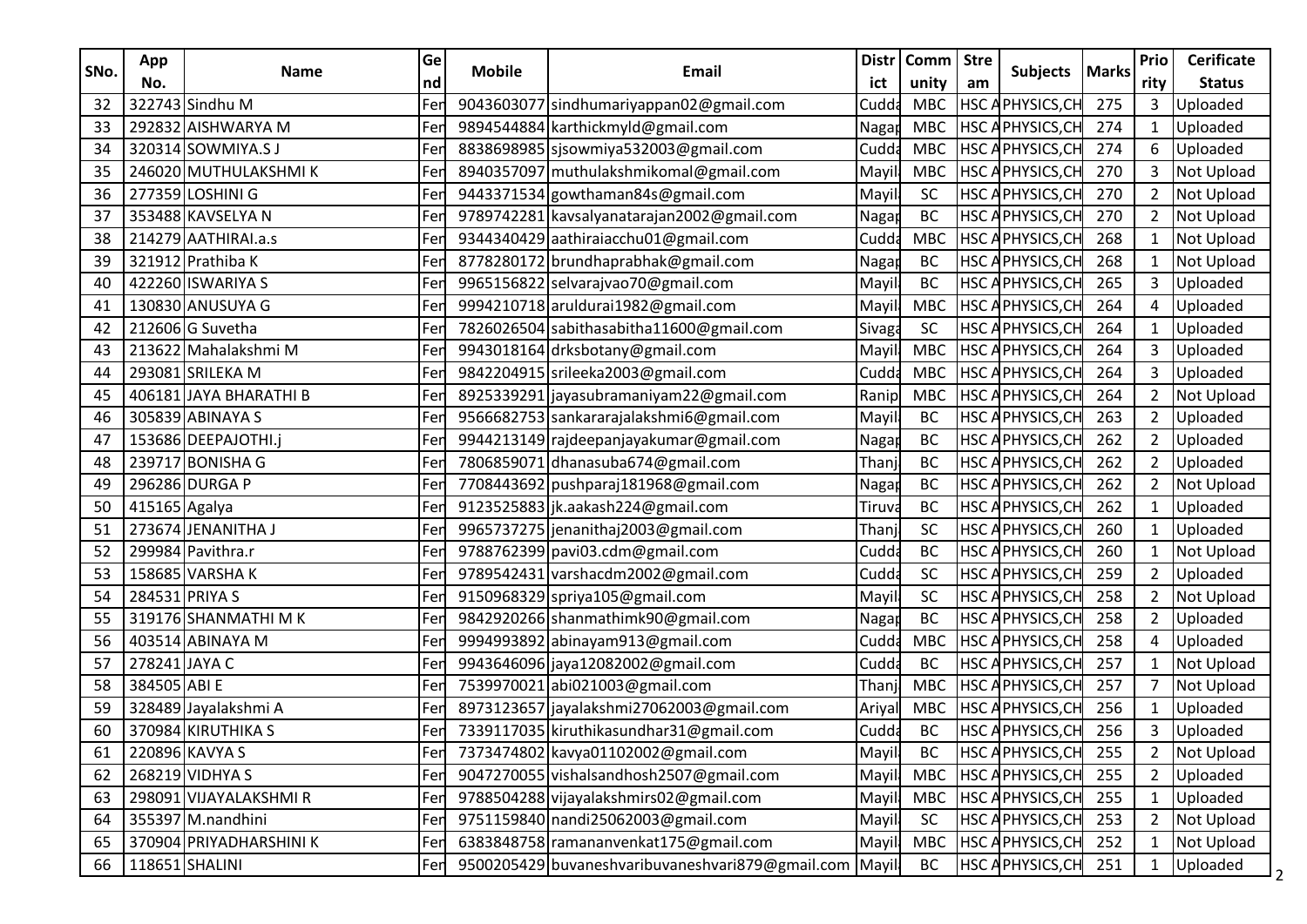|      | App           | <b>Name</b>             | Ge  |               | Email                                               | <b>Distr</b> | Comm   Stre | <b>Subjects</b> |                          |              | Prio           | <b>Cerificate</b> |
|------|---------------|-------------------------|-----|---------------|-----------------------------------------------------|--------------|-------------|-----------------|--------------------------|--------------|----------------|-------------------|
| SNo. | No.           |                         | nd  | <b>Mobile</b> |                                                     | ict          | unity       | am              |                          | <b>Marks</b> | rity           | <b>Status</b>     |
| 67   |               | 102692 THARANESWARI D   | Fer |               | 8870197511 d.sasikala02@gmail.com                   | Cudd         | <b>BC</b>   |                 | HSC APHYSICS, CH         | 248          | 2              | Uploaded          |
| 68   |               | 141570 M.Aarthi         | Fer |               | 9944055125 drnsvijay26@gamil.com                    | Mayi         | SC          |                 | <b>HSC APHYSICS, CH</b>  | 248          | $\overline{2}$ | Uploaded          |
| 69   |               | 222975 UMAMAHESWARI M   | Fer |               | 9790293590 umamaheswarim2004@gmail.com              | Thanj        | <b>MBC</b>  |                 | <b>HSC APHYSICS, CH</b>  | 248          |                | Uploaded          |
| 70   |               | 228019 MAHESWARI.S      | Fer |               | 9047030313 maheswarsekar@gmail.com                  | Tiruv        | <b>DNC</b>  |                 | HSC APhysics, Che        | 248          | $\overline{2}$ | Not Upload        |
| 71   |               | 320322 ELANSIRAGU E     | Fer |               | 9965760534 elansiragu2003@gmail.com                 | Mayi         | <b>MBC</b>  |                 | <b>HSC APHYSICS, CH</b>  | 248          |                | Uploaded          |
| 72   |               | 333639 Maheswari S      | Fer |               | 9047030313 maheswarsekar@gmail.commahes             | Tiruv        | <b>DNC</b>  |                 | <b>HSC APhysics, Che</b> | 248          | 2              | Uploaded          |
| 73   |               | 260670 R.kowsalya       | Fer |               | 7397711306 k4599631@gmail.com                       | Cudda        | <b>MBC</b>  |                 | <b>HSC APHYSICS, CH</b>  | 246          |                | Uploaded          |
| 74   |               | 278861 Gowsalyadevi E   | Fer |               | 9894711295 gnanamkgtps@rediffmail.com               | Cudda        | <b>MBC</b>  |                 | <b>HSC APHYSICS, CH</b>  | 246          | $\overline{2}$ | Uploaded          |
| 75   |               | 294306 PRIYADHARSHINI D | Fer |               | 9843454753 kavidhulasi@gmail.com                    | Mayi         | <b>BC</b>   |                 | <b>HSC APHYSICS, CH</b>  | 246          |                | Uploaded          |
| 76   |               | 289944 Rajalakshmi K    | Fer |               | 9943810107 kumarrajalakshmi001@gmail.com            | Ariyal       | <b>BC</b>   |                 | HSC APHYSICS, CH         | 245          | 4              | Uploaded          |
| 77   |               | 339299 PRIYADHARSHINI S | Fer |               | 8870782547 senana2012@gmail.com                     | Thanj        | SC          |                 | HSC APHYSICS, CH         | 245          | 2              | Uploaded          |
| 78   |               | 373566 BHARATHI V       | Fer |               | 9952747745 bharathi291102@gmail.com                 | Nagar        | <b>MBC</b>  |                 | <b>HSC APHYSICS, CH</b>  | 245          |                | Uploaded          |
| 79   |               | 228299 R Sneha          | Fer |               | 9787823391 thilip225@gmail.com                      | Nagar        | <b>MBC</b>  |                 | <b>HSC APHYSICS, CH</b>  | 244          | $\overline{2}$ | Not Upload        |
| 80   |               | 389206 Keerthana        | Fer |               | 9942789107 keerthana13603@gmail.com                 | Cudda        | SC          |                 | <b>HSC APHYSICS, CH</b>  | 244          | $\overline{2}$ | Uploaded          |
| 81   |               | 353426 SINEKA S         | Fer |               | 8940495824 sivab9135@gmail.com                      | Nagar        | <b>DNC</b>  |                 | <b>HSC APHYSICS, CH</b>  | 243          |                | Not Upload        |
| 82   | 392434 Varsha |                         | Fer |               | 8973033625 varshajeyaseelan28@gmail.com             | Mayi         | <b>MBC</b>  |                 | <b>HSC APHYSICS, CH</b>  | 243          | 2              | Uploaded          |
| 83   |               | 250200 KAVIYA A         | Fer |               | 6374657390 akaviyakomal2003@gmail.com               | Mayi         | SC          |                 | <b>HSC APHYSICS, CH</b>  | 241          | 1              | Uploaded          |
| 84   |               | 307050 RAMYA R          | Fer |               | 9597769819 ramyarpnr2003@gmail.com                  | Thanj        | <b>BC</b>   |                 | <b>HSC APHYSICS, CH</b>  | 240          | $\overline{2}$ | Uploaded          |
| 85   |               | 379165 Priyadharshini V | Fer |               | 8489287479 priyadharshinivenkadachalapath@gmail.cor | Thanj        | SC          |                 | HSC APHYSICS, CH         | 240          |                | Not Upload        |
| 86   |               | 249927 Kaviya S         | Fer |               | 8754134043 kaviyakaviya52575@gmail.com              | Mayi         | <b>MBC</b>  |                 | <b>HSC APHYSICS, CH</b>  | 239          | $\overline{2}$ | Uploaded          |
| 87   |               | 271932 DEVIKA T         | Fer |               | 9361604998 devika27@gmail.com                       | Ariya        | <b>MBC</b>  |                 | HSC APHYSICS, CH         | 239          | 2              | Uploaded          |
| 88   |               | 416276 SARANYASRI       | Fer |               | 8220822862 sreemailservices@gmail.com               | Mayi         | <b>BC</b>   |                 | <b>HSC APHYSICS, CH</b>  | 239          | $\overline{2}$ | Not Upload        |
| 89   |               | 314553 HARITHA R        | Fer |               | 9942787488 dk1046788@gmail.com                      | Thanj        | <b>MBC</b>  |                 | <b>HSC APHYSICS, CH</b>  | 237          | 2              | Uploaded          |
| 90   |               | 418516 ABINAYA S        | Fer |               | 9976090246 abinayapkt2002@gmail.com                 | Thanj        | <b>BC</b>   |                 | <b>HSC APHYSICS, CH</b>  | 237          | $\overline{2}$ | Not Upload        |
| 91   |               | 134105 ANUPRIYA M       | Fer |               | 6379441719 anbarasankuti@gmail.com                  | Thanj        | SC          |                 | <b>HSC APHYSICS, CH</b>  | 236          | $\overline{2}$ | Uploaded          |
| 92   |               | 243635 KEERTHIGA D      | Fer |               | 8754857712 wdff793@gmail.com                        | Naga         | <b>MBC</b>  |                 | HSC APHYSICS, CH         | 236          | 2              | Uploaded          |
| 93   | 183037 ABI V  |                         | Fer |               | 7708343583 abi521414@gmail.com                      | Cudda        | SC          |                 | <b>HSC APHYSICS, CH</b>  | 235          |                | Uploaded          |
| 94   |               | 285297 KOWSALYA R       | Fer |               | 8489507512 kowsalya25113@gmail.com                  | Thanj        | <b>BC</b>   |                 | HSC APHYSICS, CH         | 235          | 3              | Uploaded          |
| 95   |               | 295367 INDUJA MY        | Fer |               | 8270545236 mounikamy2401@gmail.com                  | Mayi         | <b>MBC</b>  |                 | HSC APHYSICS, CH         | 235          |                | Uploaded          |
| 96   |               | 275039 KAVIYA N         | Fer |               | 8940743082 kaviyan2003@gmail.com                    | Thanj        | <b>SC</b>   |                 | <b>HSC APHYSICS, CH</b>  | 234          |                | Uploaded          |
| 97   |               | 308964 GAYATHRI M       | Fer |               | 9095120471 gayathri060802@gmail.com                 | Thanj        | <b>SC</b>   |                 | <b>HSC APHYSICS, CH</b>  | 233          | 3              | Uploaded          |
| 98   |               | 128938 Atchaya R        | Fer |               | 9965617203 Atchaya7639@gmail.com                    | Thanj        | <b>MBC</b>  |                 | <b>HSC APHYSICS, CH</b>  | 232          | $\overline{2}$ | Uploaded          |
| 99   |               | 170361 PRADEEPA M       | Fer |               | 9942305233 muruganselvi033@gmail.com                | Mayil        | MBC         |                 | <b>HSC APHYSICS, CH</b>  | 232          | $\overline{2}$ | Not Upload        |
| 100  |               | 362184 SHREENEKA B      | Fer |               | 9751770880 shreenekabalakrishnan2003@gmail.com      | Mayil        | <b>MBC</b>  |                 | <b>HSC APHYSICS, CH</b>  | 232          |                | Uploaded          |
|      |               | 101   184499 Lavanya.r  | Fer |               | 9384462187 lavanyaaramesh2405@gmail.com             | Tiruva       |             |                 | MBC HSC APHYSICS, CH     | 231          | $\mathbf{1}$   | Not Upload        |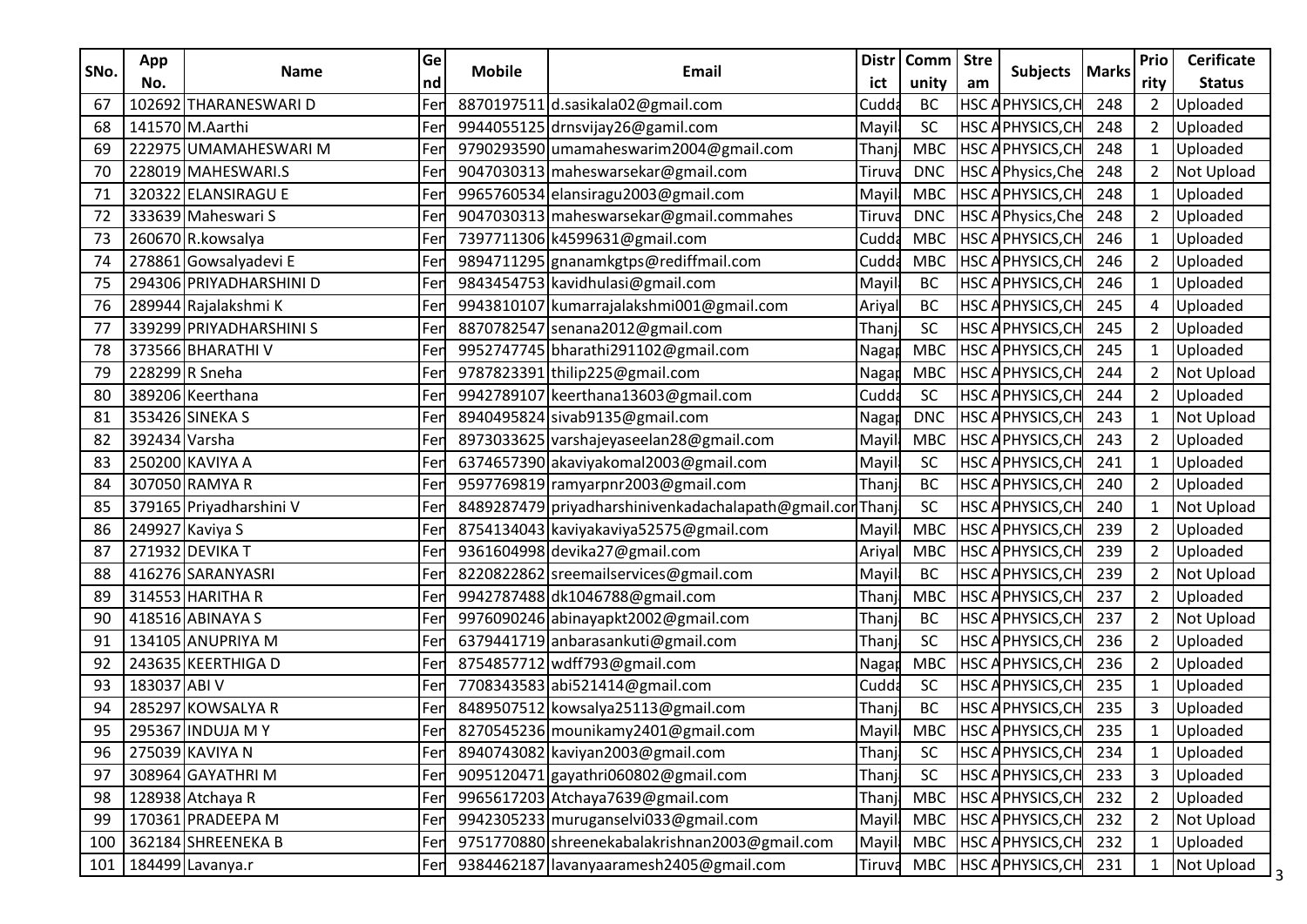| SNo.<br><b>Mobile</b><br>Email<br><b>Name</b><br>nd<br>unity<br>No.<br>ict<br>193985 POOJAA S<br><b>SC</b><br>Fer<br>9486103226 rskumaar10@gmail.com<br>102<br>Mayi<br><b>MBC</b><br>310271 VINOTHINI N<br>9597305623 vinothini072003n@gmail.com<br>103<br>Fer<br>Tiruva | am<br>HSC <sub>A</sub> | <b>Subjects</b><br>Physics, Che | <b>Marks</b> | rity           | <b>Status</b>     |
|--------------------------------------------------------------------------------------------------------------------------------------------------------------------------------------------------------------------------------------------------------------------------|------------------------|---------------------------------|--------------|----------------|-------------------|
|                                                                                                                                                                                                                                                                          |                        |                                 |              |                |                   |
|                                                                                                                                                                                                                                                                          |                        |                                 | 230          | 2              | Uploaded          |
|                                                                                                                                                                                                                                                                          |                        | <b>HSC APHYSICS, CH</b>         | 230          | $\overline{2}$ | Uploaded          |
| SC<br>335355 Saranya V<br>Fer<br>8778295646 Sabash150593@gmail.com<br>104<br>Cudda                                                                                                                                                                                       |                        | <b>HSC APHYSICS, CH</b>         | 230          | $\overline{2}$ | Uploaded          |
| 360525 RAMA M<br>9159827625 ramamurugan2003@gmail.com<br>SC<br>Cudda<br>105<br>Fer                                                                                                                                                                                       |                        | <b>HSC APHYSICS, CH</b>         | 230          |                | Uploaded          |
| 302378 RAMYA R<br><b>MBC</b><br>9385384396 ramyajravi@gmail.com<br>106<br>Fer<br>Mayil                                                                                                                                                                                   |                        | <b>HSC APhysics, Che</b>        | 229          | $\overline{2}$ | <b>Not Upload</b> |
| 372822 KAVIYA G<br>8220136818 kaviya190604@gmail.com<br><b>MBC</b><br>Fer<br>107<br>Thanj                                                                                                                                                                                |                        | HSC APHYSICS, CH                | 229          |                | Uploaded          |
| 260002 Jeevitha D<br>9361435275 jeevitha 291002@gmail.com<br><b>MBC</b><br>Fer<br>Thanj<br>108                                                                                                                                                                           |                        | <b>HSC APHYSICS, CH</b>         | 227          | 3              | Uploaded          |
| 181671 YOGADHARSHINI<br>8248797510 dharshini03062002@gmail.com<br>BC<br>Fer<br>109<br>Naga                                                                                                                                                                               |                        | <b>HSC APHYSICS, CH</b>         | 226          |                | Uploaded          |
| 238619 ARUNA N<br>9965990326 aruna051452@gmail.com<br><b>MBC</b><br>110<br>Fer<br>Cudda                                                                                                                                                                                  |                        | <b>HSC APHYSICS, CH</b>         | 226          |                | Uploaded          |
| 317896 Naveena P<br>9942016665   palanivel palanive 5759@ mgmail.com<br><b>MBC</b><br>111<br>Fer<br>Mayil                                                                                                                                                                |                        | <b>HSC APHYSICS, CH</b>         | 226          | $\overline{2}$ | <b>Not Upload</b> |
| 360242 Arulmozhi<br>8270425418 kabilancivil 78@gmail.com<br><b>BC</b><br>Fer<br>112<br>Mayil                                                                                                                                                                             |                        | HSC APHYSICS, CH                | 226          |                | Not Upload        |
| 371226 PAVITHRA M<br>8012235698 pavithramk2003@gmail.com<br><b>MBC</b><br>Cudda<br>113<br>Fer                                                                                                                                                                            |                        | <b>HSC APHYSICS, CH</b>         | 225          | 2              | Uploaded          |
| 273140 MAHALAKSHMI G<br><b>MBC</b><br>Fer<br>6369443951 mahalakshmikomal@gmail.com<br>114<br>Mayil                                                                                                                                                                       |                        | <b>HSC APHYSICS, CH</b>         | 224          | 3              | Uploaded          |
| 307773 ABITHA J<br>SC<br>9626543902 rameer444@gmail.com<br>115<br>Fer<br>Cudda                                                                                                                                                                                           |                        | <b>HSC APHYSICS, CH</b>         | 224          | $2^{\circ}$    | Uploaded          |
| SC<br>329439 PRIYANGA K<br>116<br>Fer<br>7867898231 priyanga220803@gmail.com<br>Thanj                                                                                                                                                                                    |                        | HSC APHYSICS, CH                | 224          | 2              | Uploaded          |
| 421715 ANU A<br>9626878121 anuamuthan3031@gmail.com<br><b>MBC</b><br>117<br>Fer<br>Mayi                                                                                                                                                                                  | HSC <sub>A</sub>       | PHYSICS, CH                     | 224          |                | Not Upload        |
| SC<br>244211 Asika M<br>8489593040 mgprasanth97@gmail.com<br>118<br>Mayil<br>Fer                                                                                                                                                                                         |                        | <b>HSC APHYSICS, CH</b>         | 223          | 4              | Uploaded          |
| 257630 MAHESWARI S<br>9442068928 naveenkollidam@gmail.com<br><b>MBC</b><br>Fer<br>119<br>Cudd                                                                                                                                                                            |                        | <b>HSC APHYSICS, CH</b>         | 223          |                | Uploaded          |
| 276386 BARANI<br>8940831858 sreemailservice@gmail.com<br><b>MBC</b><br>120<br>Fer<br>Nagar                                                                                                                                                                               |                        | <b>HSC APHYSICS, CH</b>         | 223          |                | Not Upload        |
| 285566 NISHA R<br>9345060858 premarajesh505@gmail.com<br><b>MBC</b><br>121<br>Fer<br><b>Nagar</b>                                                                                                                                                                        |                        | <b>HSC APHYSICS, CH</b>         | 223          | 3              | Uploaded          |
| 280596 KRISHNAVENI R<br>9788505660 sabarikasinathan077@gmail.com<br><b>MBC</b><br>Fer<br>122<br>Naga                                                                                                                                                                     |                        | HSC APHYSICS, CH                | 222          |                | Not Upload        |
| 393544 ABINAYA A<br>9688075663 abinaya12042003@gmail.com<br>BC<br>123<br>Fer<br>Nagap                                                                                                                                                                                    |                        | HSC APHYSICS, CH                | 222          | $\overline{2}$ | Uploaded          |
| 245034 SANTHIYA A<br>8508603652 a.santhiya@gmail.com<br><b>MBC</b><br>124<br>Fer<br>Mayi                                                                                                                                                                                 |                        | <b>HSC APHYSICS, CH</b>         | 221          | 2              | Not Upload        |
| 422172 SHANMUGA PRIYA S<br>9626961074 mks19572@gmail.com<br><b>BC</b><br>125<br>Fer<br>Peran                                                                                                                                                                             |                        | <b>HSC APHYSICS, CH</b>         | 221          |                | Uploaded          |
| 118878 DURGA DEVI S<br>9080330611 durga02012003@gmail.com<br>BC<br>126<br>Fer<br>Mayil                                                                                                                                                                                   |                        | HSC APHYSICS, CH                | 220          | $\mathbf{2}$   | Uploaded          |
| SC<br>9865522496 gettamil84@gmail.com<br>128481 M.NANDHINI<br>127<br>Fer<br>Mayi                                                                                                                                                                                         | HSC <sub>A</sub>       | PHYSICS, CH                     | 220          |                | Uploaded          |
| SC<br>223782 Abitha S<br>9551556234 srinaagaenterprises@gmail.com<br>128<br>Fer<br>Tiruva                                                                                                                                                                                |                        | HSC APHYSICS, CH                | 220          | 3              | Uploaded          |
| 420521 Abinaya .k<br>8940679237 abink2004@gmail.com<br><b>MBC</b><br>129<br>Fei<br>Naga                                                                                                                                                                                  |                        | <b>HSC APhysics, Che</b>        | 220          |                | Uploaded          |
| 165536 AKILANDESWARI N<br>9524280886 rubinirubini320@gmail.com<br>BC<br>Fer<br>130<br>Mayil                                                                                                                                                                              |                        | <b>HSC APHYSICS, CH</b>         | 219          |                | Uploaded          |
| 9943668199 melathanur@gmail.com<br>Mayil<br>131 305697 SUBASHINI R<br>Fer                                                                                                                                                                                                |                        | MBC HSC APHYSICS, CH            | 219          |                | Uploaded          |
| 132 354698 JANANI E<br>9585019175 jananie2003@gmail.com<br><b>MBC</b><br>Thanj<br>Fer                                                                                                                                                                                    |                        | <b>HSC APHYSICS, CH</b>         | 219          | $\mathbf{2}$   | Uploaded          |
| 133   163596 NANTHITHARAJ R<br>9362179162 deebagandhideeba@gmail.com<br>SC<br>Fer<br>Cudda                                                                                                                                                                               |                        | <b>HSC APHYSICS, CH</b>         | 218          | $\overline{2}$ | Uploaded          |
| SC<br>186627 S. Indhumathy<br>Fer<br>9597829579 elamathyselvarasu17@gmail.com<br>Cudda<br>134                                                                                                                                                                            |                        | <b>HSC APHYSICS, CH</b>         | 218          |                | Uploaded          |
| 232438 SRINITHI<br>9486212465 srinithiarularasan@gmail.com<br>Fer<br>Cudda<br><b>MBC</b><br>135                                                                                                                                                                          |                        | <b>HSC APHYSICS, CH</b>         | 218          |                | Uploaded          |
| 136 333403 KANMANI<br>9789020012 kanmani.k20703@gmail.com<br>SC<br>Fer<br>Nagar                                                                                                                                                                                          |                        | <b>HSC APHYSICS, CH</b>         | 218          |                | 3 Not Upload      |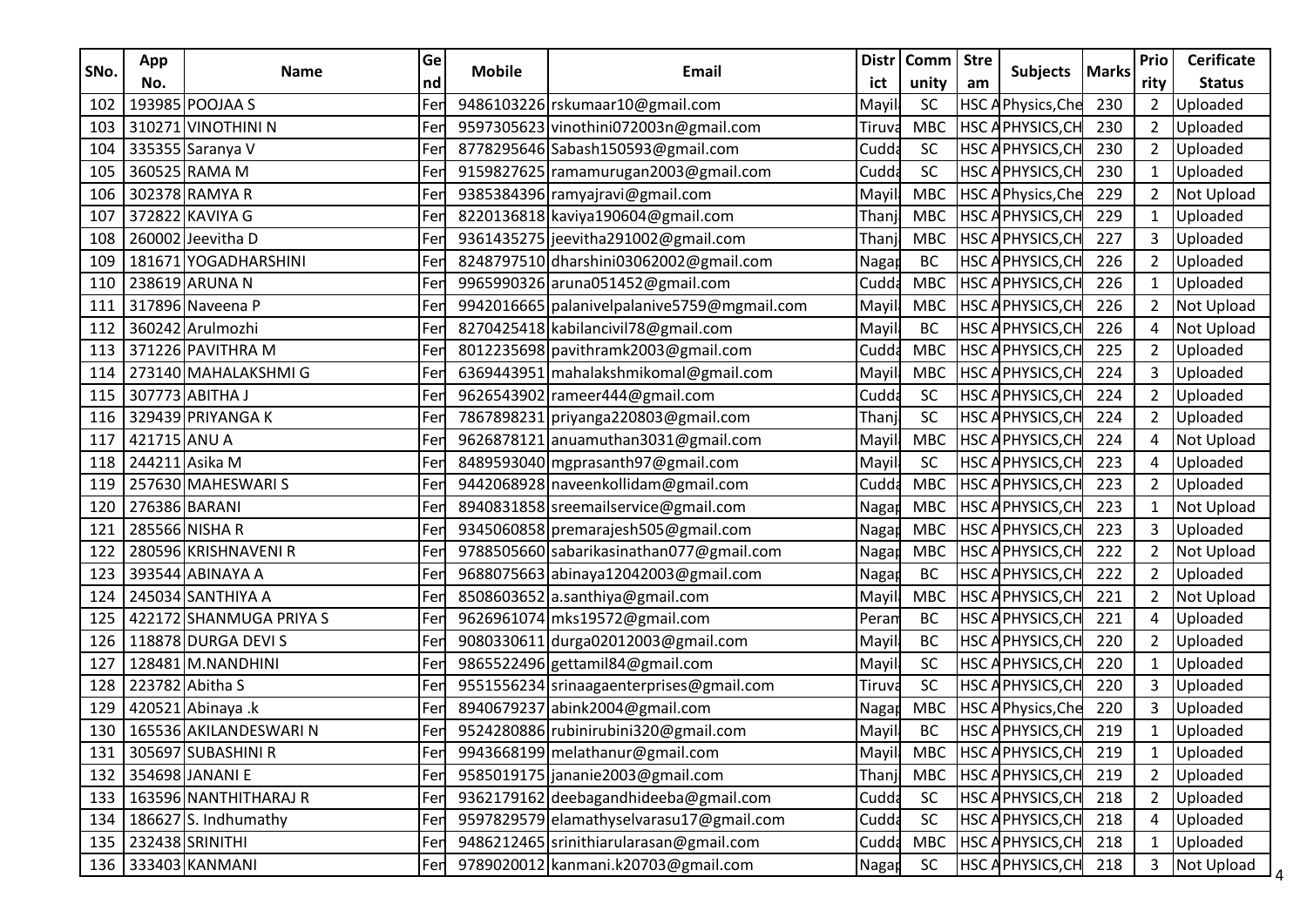| SNo. | App            |                             | Ge  |               | <b>Distr</b><br>Email<br>ict                | Comm   Stre | <b>Subjects</b> |    |                          | Prio         | <b>Cerificate</b> |               |
|------|----------------|-----------------------------|-----|---------------|---------------------------------------------|-------------|-----------------|----|--------------------------|--------------|-------------------|---------------|
|      | No.            | Name                        | nd  | <b>Mobile</b> |                                             |             | unity           | am |                          | <b>Marks</b> | rity              | <b>Status</b> |
| 137  |                | 350396 Thangamalar          | Fer |               | 8754952259 thangamaninathan01@gmail.com     | Cudd        | <b>MBC</b>      |    | HSC APHYSICS, CH         | 218          | 3                 | Uploaded      |
| 138  |                | 362701 Nishanthi V          | Fer |               | 9626701035 nishanthini03012003@gmail.com    | Mayi        | <b>SCA</b>      |    | <b>HSC APHYSICS, CH</b>  | 218          | $\mathbf{1}$      | Not Upload    |
| 139  |                | 384650 Subashini            | Fer |               | 8760335770 subashini23103@gmail.com         | Cudda       | SC              |    | <b>HSC APHYSICS, CH</b>  | 218          |                   | Uploaded      |
| 140  |                | 278526 SOBIYA D             | Fer |               | 9025259965 sobiyad2003@gmail.com            | Thanj       | SC              |    | <b>HSC APHYSICS, CH</b>  | 217          |                   | Uploaded      |
| 141  | 284740 Kavitha |                             | Fer |               | 7639858237 kavitha12062003@gmail.com        | Thanj       | <b>MBC</b>      |    | <b>HSC APHYSICS, CH</b>  | 217          | 2                 | Uploaded      |
| 142  | 279302 DIVYA J |                             | Fer |               | 7824908961 jdivyakomal@gmail.com            | Mayi        | <b>MBC</b>      |    | HSC APHYSICS, CH         | 216          | 5                 | Not Upload    |
| 143  |                | 287545 NANDINI R            | Fer |               | 9843877516 nandinimyd@gmail.com             | Mayi        | <b>BC</b>       |    | <b>HSC APhysics, Che</b> | 216          |                   | Uploaded      |
| 144  |                | 298414 Deviga S             | Fer |               | 8072311421 parasumedical@gmail.com          | Thanj       | <b>MBC</b>      |    | <b>HSC APHYSICS, CH</b>  | 216          | $\overline{2}$    | Uploaded      |
| 145  |                | 285142 Aarthi Ku            | Fer |               | 9655713354 aarthiku2003@gmail.com           | Than        | SC              |    | <b>HSC APHYSICS, CH</b>  | 215          | $\overline{2}$    | Uploaded      |
| 146  | 110616 KAVIYA  |                             | Fer |               | 9840373680 caprakashr@gmail.com             | Ariyal      | <b>MBC</b>      |    | <b>HSC APHYSICS, CH</b>  | 214          | 2                 | Uploaded      |
| 147  |                | 288095 SHAMILI R            | Fer |               | 7397195484 rajinishamili001@gmail.coom      | Ariyal      | SC              |    | HSC APHYSICS, CH         | 214          | 3                 | Uploaded      |
| 148  |                | 292724 VIJAYALAKSHMI        | Fer |               | 9597128125 arasu.raja.jayapal@gmail.com     | Cudda       | <b>MBC</b>      |    | <b>HSC APHYSICS, CH</b>  | 213          | $\overline{2}$    | Not Upload    |
| 149  |                | 332459 DURGA DEVI M         | Fer |               | 7358845319 durgamathi2002@gmail.com         | Tiruva      | <b>BC</b>       |    | <b>HSC APHYSICS, CH</b>  | 213          | $\overline{2}$    | Not Upload    |
| 150  |                | 351395 Keerthana            | Fer |               | 9655259970 srikanthmariyappan930@gmail.com  | Tiruv       | <b>BC</b>       |    | HSC APHYSICS, CH         | 213          | 4                 | Not Upload    |
| 151  |                | 356929 PREETHIMAHALAKSHMI M | Fer |               | 8940562534 rajarun635@gmail.com             | Tiruva      | SC              |    | HSC APHYSICS, CH         | 213          |                   | Uploaded      |
| 152  |                | 362223 ANANDHAVALLIS        | Fer |               | 9626547628 karthi1881995@gmail.com          | Nagar       | <b>MBC</b>      |    | HSC APHYSICS, CH         | 213          | 2                 | Not Upload    |
| 153  |                | 390940 Sneha G              | Fer |               | 6369804002 snehaguru19503@gmail.com         | Ariyal      | SC              |    | <b>HSC APHYSICS, CH</b>  | 213          | $\overline{2}$    | Not Upload    |
| 154  |                | 112622 DELPHIYA R J         | Fer |               | 9751518371 rjaaron1979@gmail.com            | Mayil       | <b>BC</b>       |    | <b>HSC APHYSICS, CH</b>  | 211          |                   | Not Upload    |
| 155  |                | 298489 ISHWARYA A           | Fer |               | 8098960844 ishwarya240603@gmail.com         | Mayi        | SC              |    | HSC APHYSICS, CH         | 211          | $\overline{2}$    | Uploaded      |
| 156  |                | 351229 KEERTHANA T          | Fer |               | 6380970497 ammuabi0304@gmail.com            | Mayi        | SC              |    | <b>HSC APHYSICS, CH</b>  | 211          | $\overline{2}$    | Not Upload    |
| 157  |                | 232774 HARINI G             | Fer |               | 7540011693 harini09062002@gmail.com         | Naga        | SC              |    | <b>HSC APhysics, Che</b> | 210          |                   | Uploaded      |
| 158  |                | 349468 Amirta Shri R        | Fer |               | 9047582595 priyaraji1977@gmail.com          | Mayi        | <b>MBC</b>      |    | HSC APhysics, Che        | 210          | 1                 | Uploaded      |
| 159  |                | 371477 VISHWASRI B          | Fer |               | 9751880052 rkovjs49@gmail.com               | Mayi        | SC              |    | <b>HSC APHYSICS, CH</b>  | 210          | $\overline{2}$    | Uploaded      |
| 160  |                | 403508 ESTHER N             | Fer |               | 8754253188 ESTHERNAGALINGAM2@GMAIL.COM      | Mayi        | SC              |    | HSC APHYSICS, CH         | 210          |                   | Not Upload    |
| 161  |                | 279780 JEGATHEESHWARI V     | Fer |               | 9865534125 jegatheeshwari18042003@gmail.com | Ariyal      | <b>MBC</b>      |    | <b>HSC APHYSICS, CH</b>  | 209          |                   | Uploaded      |
| 162  |                | 395776 SOWMIYA K            | Fer |               | 9566588617 lickkarunanithi673@gmail.com     | Thanj       | <b>BC</b>       |    | HSC APHYSICS, CH         | 209          |                   | Uploaded      |
| 163  |                | 216212 AARTHI A             | Fer |               | 9943957907 arivuviji1970@gmail.com          | Mayi        | <b>MBC</b>      |    | <b>HSC APHYSICS, CH</b>  | 207          | $\overline{2}$    | Uploaded      |
| 164  |                | 303677 BALASHRI D           | Fer |               | 9361302529 balashri2002@gmail.com           | Mayi        | SC              |    | <b>HSC APHYSICS, CH</b>  | 207          |                   | Not Upload    |
| 165  |                | 345870 VEDHANAYAKI K        | Fer |               | 9345403935 vedhakarthik1999@gmail.com       | Naga        | SC              |    | <b>HSC APhysics, Che</b> | 207          | $\overline{2}$    | Uploaded      |
|      |                | 166 229648 EZHILKUMARI B    | Fer |               | 9361333935 ezhilbaskar479@gmail.com         | Cudda       | <b>SC</b>       |    | <b>HSC APHYSICS, CH</b>  | 206          |                   | Uploaded      |
| 167  | 283723 Janani  |                             | Fer |               | 9698762348 umarajan478@gmail.com            | Mayil       | <b>MBC</b>      |    | <b>HSC APHYSICS, CH</b>  | 206          | 3                 | Not Upload    |
|      |                | 168   293743 Kamali . A     | Fer |               | 9626912945 Kamali1362003@gmail.com          | Tiruva      | <b>SC</b>       |    | <b>HSC APHYSICS, CH</b>  | 205          | 1                 | Uploaded      |
| 169  |                | 308654 SATHIYA J            | Fer |               | 9655825344 sathiyaj2002@gmail.com           | Thanj       | <b>BC</b>       |    | <b>HSC APHYSICS, CH</b>  | 205          | $\overline{2}$    | Uploaded      |
| 170  |                | 320996 M.sowmiya            | Fer |               | 9952365583 sowmiya7444@gmail.com            | Thanj       | BC              |    | HSC APHYSICS, CH         | 205          | $\overline{2}$    | Uploaded      |
|      |                | 171 406757 ANUSHRIS         | Fer |               | 8098452540 kathiravanpen@gmail.com          | Mayil       | <b>SC</b>       |    | <b>HSC APHYSICS, CH</b>  | 205          | $\mathbf{2}$      | Uploaded      |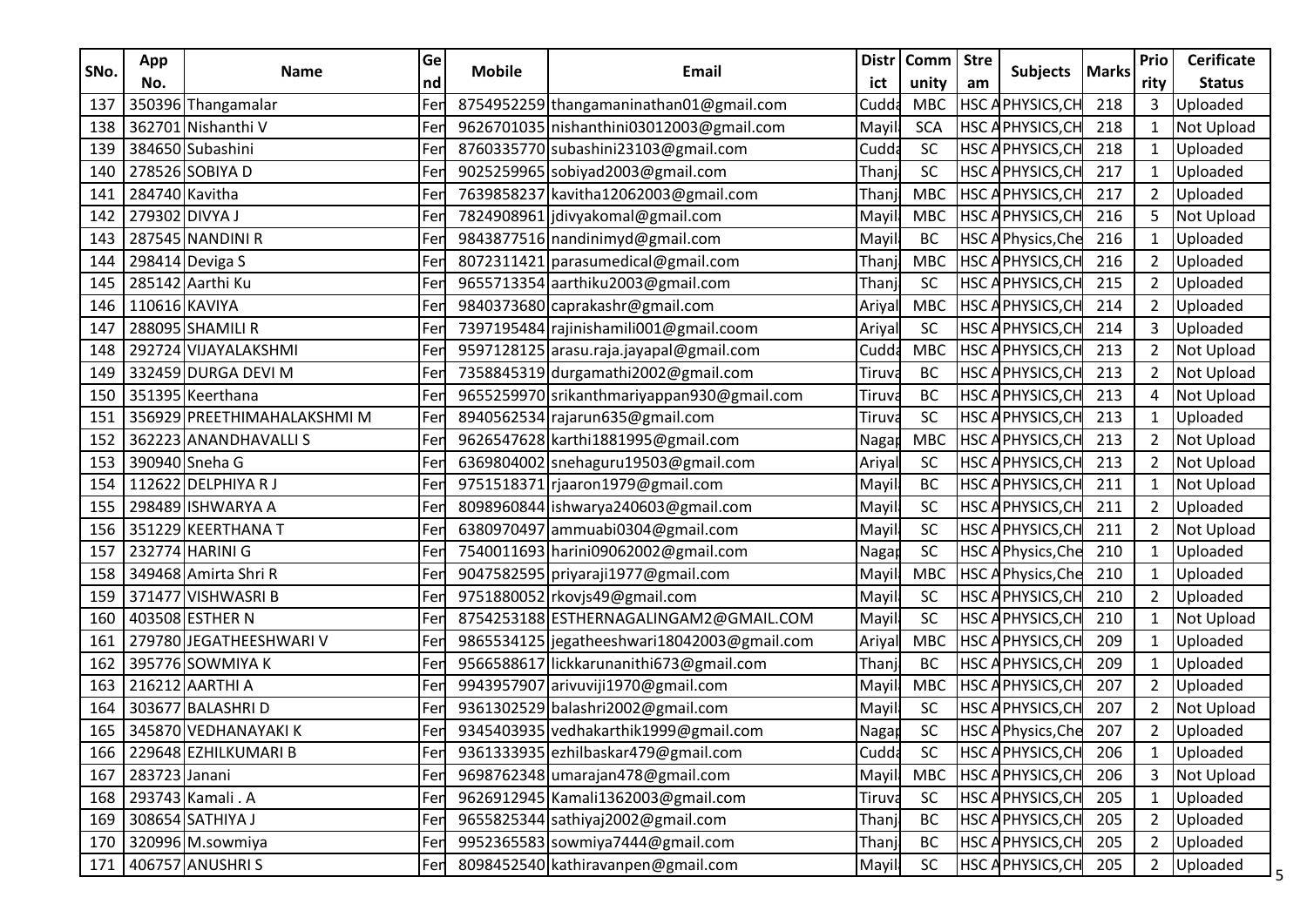| SNo. | App                | <b>Name</b>            | Ge<br><b>Distr</b><br><b>Mobile</b><br>Email | Comm   Stre                                 |        | <b>Subjects</b> | <b>Marks</b>     | Prio                     | <b>Cerificate</b> |                |                 |
|------|--------------------|------------------------|----------------------------------------------|---------------------------------------------|--------|-----------------|------------------|--------------------------|-------------------|----------------|-----------------|
|      | No.                |                        | nd                                           |                                             | ict    | unity           | am               |                          |                   | rity           | <b>Status</b>   |
| 172  |                    | 312009 Aarthi A        | Fer                                          | 8675717131 aarthiarivazhagan 2002@gmail.com | Cudd   | <b>SC</b>       | HSC <sub>A</sub> | PHYSICS, CH              | 204               | 2              | Not Upload      |
| 173  |                    | 413370 BOOMIKA D       | Fer                                          | 9487442892 boomika021002@gmail.com          | Thanj  | SC              | HSC <sub>A</sub> | PHYSICS, CH              | 204               | 1              | Not Upload      |
| 174  |                    | 214163 V. VAitheeswari | Fer                                          | 9597507465 rasinvadivel15@gmail.com         | Nagar  | <b>MBC</b>      |                  | <b>HSC APHYSICS, CH</b>  | 203               |                | Not Upload      |
| 175  |                    | 320668 M.ABIRAMY       | Fer                                          | 6383201757 mageshabi864@gmail.com           | Mayi   | BC              |                  | <b>HSC APHYSICS, CH</b>  | 202               |                | Uploaded        |
| 176  |                    | 421278 Kamala Veni     | Fer                                          | 9626878121 kamaliprm.12@gmail.com           | Mayi   | <b>MBC</b>      |                  | <b>HSC APHYSICS, CH</b>  | 202               | 4              | Not Upload      |
| 177  |                    | 230728 MALAVIKA K      | Fer                                          | 9500830850 malavika132003@gmail.com         | Mayil  | SC              | HSC <sub>A</sub> | PHYSICS, CH              | 201               |                | Uploaded        |
| 178  |                    | 287360 Boomika B       | Fer                                          | 8675338548 boomika15303@gmail.com           | Thanj  | <b>MBC</b>      |                  | HSC APHYSICS, CH         | 201               | $\overline{2}$ | Uploaded        |
| 179  |                    | 298945 ABINAYA.K       | Fer                                          | 8940209994 sandhi9994@gmail.com             | Cudda  | SC              |                  | <b>HSC APHYSICS, CH</b>  | 201               |                | Uploaded        |
| 180  |                    | 408121 PRATHIKSHA C    | Fer                                          | 9698092245 prathiksha.c026@gmail.com        | Cudda  | SC              |                  | HSC APHYSICS, CH         | 200               | $\overline{2}$ | Uploaded        |
| 181  |                    | 303121 PRIYADHARSHINI  | Fer                                          | 9025749127 priyavino836@gmail.com           | Mayil  | <b>MBC</b>      |                  | <b>HSC APHYSICS, CH</b>  | 199               | $\mathbf{2}$   | Not Upload      |
| 182  | 305828 Angel       |                        | Fer                                          | 8940573740 angelkanthi07@gmail.com          | Nagar  | SC              |                  | HSC APHYSICS, CH         | 199               |                | Uploaded        |
| 183  |                    | 331308 ABINAYA         | Fer                                          | 6383877874 abinayaabi1403@gmail.com         | Tiruva | SC              |                  | HSC APHYSICS, CH         | 199               |                | Uploaded        |
| 184  |                    | 309082 Sowmiya S       | Fer                                          | 7548866705 sowmisowmiya309@gmail.com        | Cudda  | SC              |                  | HSC APhysics, Che        | 197               | $\overline{2}$ | Uploaded        |
| 185  |                    | 247296 Sathya P        | Fer                                          | 7094388743 psathyakomal@gmail.com           | Mayi   | <b>MBC</b>      |                  | HSC APHYSICS, CH         | 196               | $2^{\circ}$    | Uploaded        |
| 186  |                    | 277363 PRAVEENA S      | Fer                                          | 8940881394 praveena2003@gmail.com           | Thanj  | SC              |                  | HSC APHYSICS, CH         | 196               |                | Uploaded        |
| 187  |                    | 136934 J.prashitha     | Fer                                          | 8838058722 prashitha 2003@gmail.com         | Mayil  | <b>SC</b>       | HSC <sub>A</sub> | PHYSICS, CH              | 195               | 6              | Not Upload      |
| 188  |                    | 281511 Sharmissri D    | Fer                                          | 7373425950 sharmissrikutti0403@gmail.com    | Cudda  | SC              |                  | <b>HSC APHYSICS, CH</b>  | 195               |                | Uploaded        |
| 189  |                    | 302954 TULASIMANI S    | Fer                                          | 6374029237 tulasimani2811@gmail.com         | Cudda  | SC              |                  | <b>HSC APHYSICS, CH</b>  | 195               | 4              | Uploaded        |
| 190  |                    | 350942 SAMYUKTHA D     | Fer                                          | 7806949184 rathnaraja78@gmail.com           | Mayil  | SC              |                  | <b>HSC APHYSICS, CH</b>  | 195               |                | Uploaded        |
| 191  |                    | 380122 SUSHMITHASEN T  | Fer                                          | 9995947562 tsushmithasen.2020@gmail.com     | Tiruva | SC              |                  | HSC APHYSICS, CH         | 195               | $\overline{2}$ | Uploaded        |
| 192  |                    | 411686 K.parkavi       | Fer                                          | 9943090213 rh876032@gmail.com               | Cudd   | <b>MBC</b>      | HSC <sub>A</sub> | PHYSICS, CH              | 194               | 2              | Not Upload      |
| 193  |                    | 313683 R Bhavani       | Fer                                          | 8220276379 bhavanisanthi5@gmail.com         | Cudda  | <b>MBC</b>      |                  | <b>HSC APhysics, Che</b> | 193               | 1              | Not Upload      |
| 194  |                    | 328679 MEGATHEESWARI P | Fer                                          | 9787111629 spprema92@gmail.com              | Tiruv  | <b>MBC</b>      |                  | <b>HSC APHYSICS, CH</b>  | 193               |                | Uploaded        |
| 195  |                    | 363869 Lakshaya.R      | Fer                                          | 8098568137 oceangalaxy2012@gmail.com        | Mayi   | <b>MBC</b>      |                  | <b>HSC APHYSICS, CH</b>  | 193               |                | Not Upload      |
| 196  |                    | 141299 Thasna G        | Fer                                          | 8870314159 thasnaganapathi1262002@gmail.com | Tiruv  | <b>MBC</b>      |                  | <b>HSC AComputer S</b>   | 192               | $\overline{2}$ | Uploaded        |
| 197  |                    | 309950 Pavithra V      | Fer                                          | 9788934675 pavithra2632003@gmail.com        | Tenka  | SC              | HSC <sub>A</sub> | PHYSICS, CH              | 192               |                | Uploaded        |
| 198  |                    | 116815 J.kiruthiga     | Fer                                          | 9629087595 jayakumarkirthiga751@gmail.com   | Tiruva | SC              |                  | HSC APHYSICS, CH         | 191               | 1              | Uploaded        |
| 199  |                    | 233597 Adhithya R      | Fei                                          | 9585526350 adhithyar2002@gmail.com          | Cudda  | <b>MBC</b>      |                  | <b>HSC APHYSICS, CH</b>  | 191               |                | Uploaded        |
| 200  |                    | 232720 SANTHIYA B      | Fer                                          | 9047441065 chandru98kk@gmail.com            | Mayil  | SC              |                  | HSC APHYSICS, CH         | 190               |                | Uploaded        |
|      |                    | 201 265051 BAVASRI     | Fer                                          | 6385754822 bavas2003@gmail.com              | Mayil  | SC              |                  | HSC APHYSICS, CH 190     |                   |                | Uploaded        |
| 202  |                    | 399530 MENAGA L        | Fer                                          | 9344910979 lakshimenaga747@gmail.com        | Cudda  | <b>MBC</b>      |                  | <b>HSC APHYSICS, CH</b>  | 190               |                | Not Upload      |
|      | 203 378878 Jayasri |                        | Fer                                          | 7695978327 mohan33127105@gmail.com          | Tiruva | <b>BC</b>       |                  | HSC APHYSICS, CH         | 189               | $\mathbf{3}$   | Not Upload      |
| 204  |                    | 140755 Priyadharshini  | Fer                                          | 8300274432 nationalschoolspl@gmail.com      | Mayil  | SC              |                  | <b>HSC APHYSICS, CH</b>  | 188               |                | Not Upload      |
| 205  |                    | 255211 MURUGAVENI M    | Fer                                          | 9655503405 sreekandhan1806@gmail.com        | Cudda  | SC              |                  | <b>HSC APHYSICS, CH</b>  | 187               | 1              | Not Upload      |
|      |                    | 206 31043 VISHALI R    | Fer                                          | 7094750532 vishalirajagopal1005@gmail.com   | Mayil  | <b>MBC</b>      |                  | HSC APHYSICS, CH         | 186               |                | 1 Uploaded<br>6 |